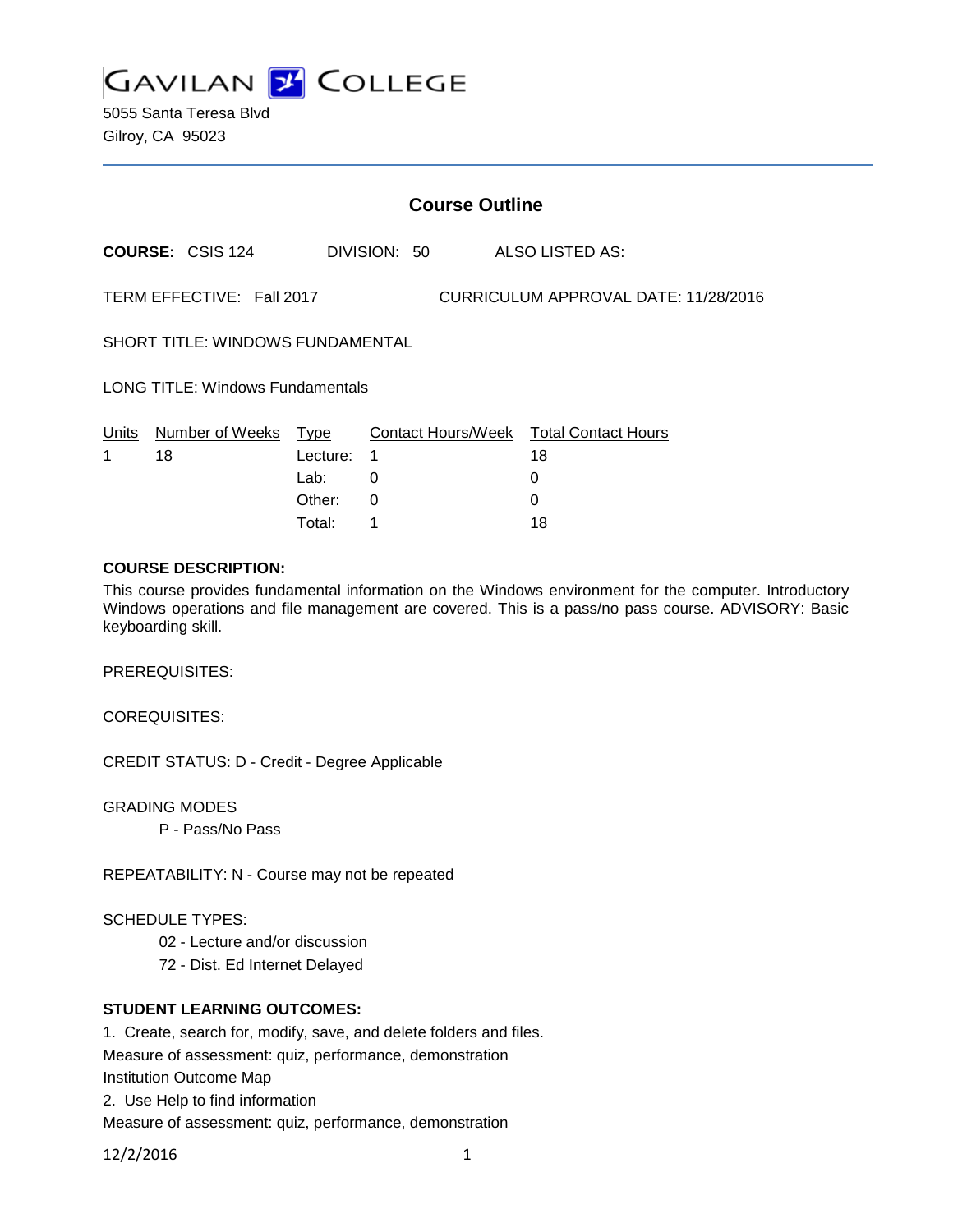# **CONTENT, STUDENT PERFORMANCE OBJECTIVES, OUT-OF-CLASS ASSIGNMENTS**

Curriculum Approval Date: 11/28/2016 WEEK 1-3 1-3 HOURS Starting and shutting down Windows The Windows desktop Pointing, clicking, and selecting. Double clicking and right clicking Starting and closing programs Running multiple programs Switching between programs Homework: Start, shutdown, and restart Windows. Use mouse for pointing, clicking, and selecting. Start and run multiple programs Performance objectives: The students start, shutdown, and restart Windows. The students use mouse for pointing, clicking, and selecting. The students start and run multiple programs WEEK 4-6 1-3 HOURS Anatomy of a window Manipulating windows. Minimizing, maximizing and redisplaying a window. Moving and changing the size of a window. Using program menus, and selecting options Using toolbars Homework: Manipulate windows, doing minimizing, maximizing and redisplaying a window. Move and change the size of a window. Use program menus, selecting options, and toolbars. Performance objectives: The students manipulate windows, minimizing and maximizing windows The students change the size of windows and move windows. The students use program menus, selecting options, and toolbars. WEEK 7-9 1-3 **HOURS** Using list boxes and scroll bars Using dialog box controls Using Help View topics and searching Help pages Selecting a topic from the index Homework: Use list boxes, scroll bars, and dialog box controls Use Help to find information about commands.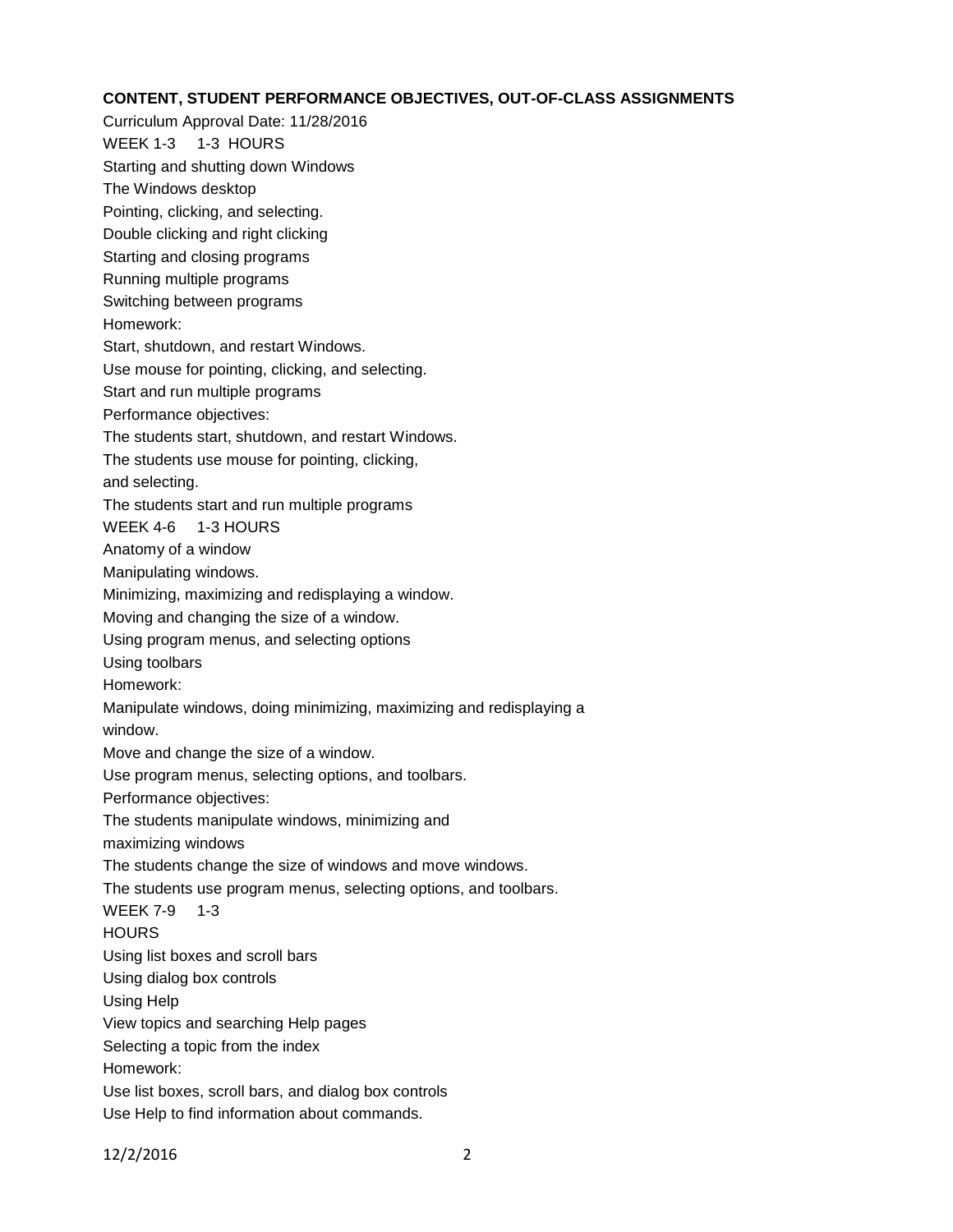Use the Help index and Help search Performance objectives: The students use list boxes, scroll bars, and dialog box controls The students use Help to find information about commands The students use the Help index and Help search Midterm quiz and projects. WEEK 10-12 1-3 HOURS Working with files Formatting a disk. Working with text Selecting text and inserting text Opening and saving files. Homework: Format a disk Save files on the disk, use files, rename files, and delete files. Select, insert, and modify text Performance objectives: The students select, insert, and modify text The students format a disk The students save files on disk, rename the files, open and use the files. WEEK 13-15 1-3 HOURS Printing documents Previewing documents and using page setup Sending your document to the printer Using My Computer Selecting and finding devices Changing the appearance of the My Computer Window Controlling the toolbar and icon display. Homework: Preview documents and use page setup before printing documents. Use My Computer to find and use files. Change the appearance of the My Computer window Performance objectives: The students preview documents and use page setup before printing documents. The students use My Computer to find and use files. The students change the appearance of the My Computer window WEEK 16-17 1-2 HOURS Working with folders and directories Creating a folder

12/2/2016 3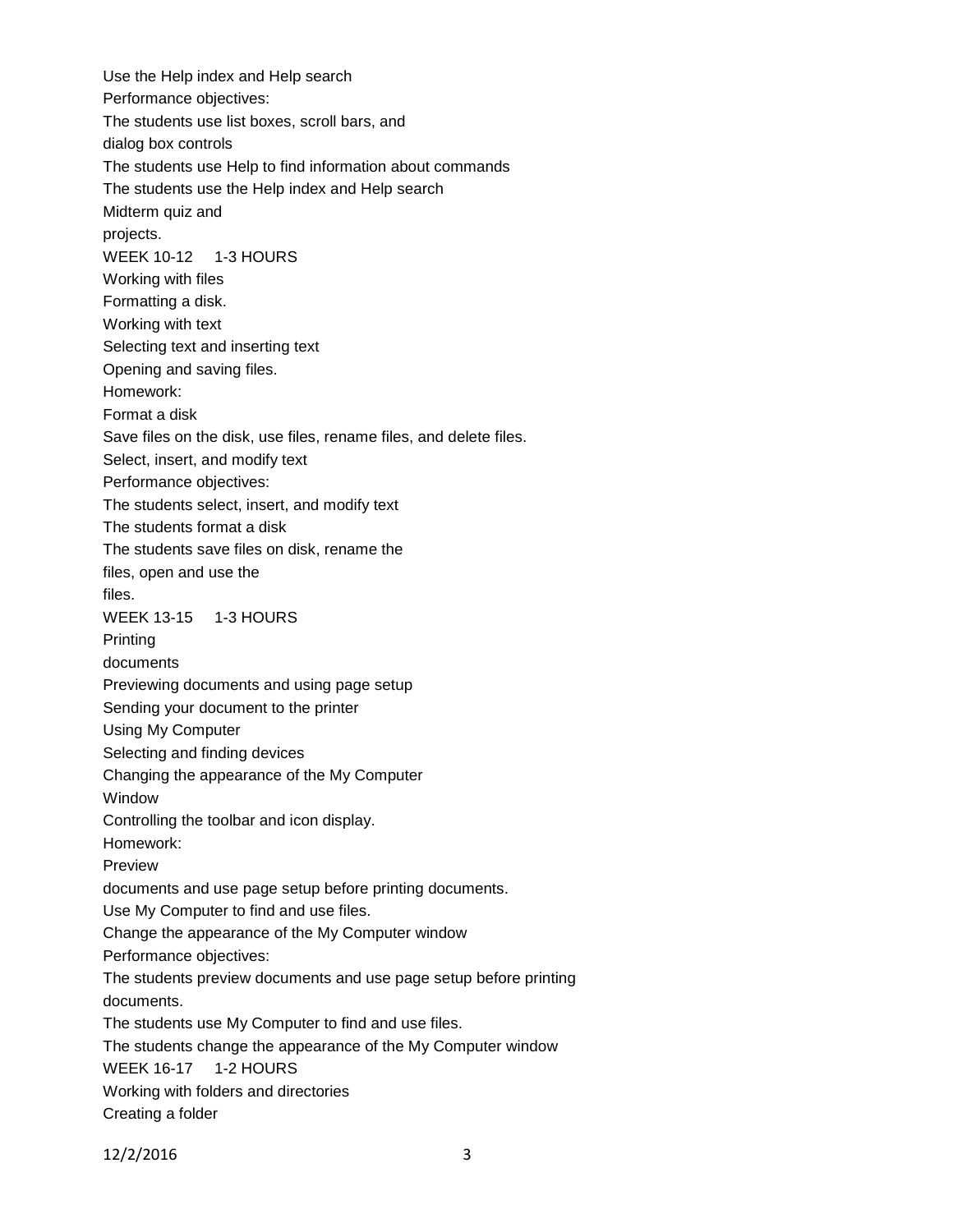Navigating through the hierarchy Working with files Moving, copying, and renaming files Moving and renaming folders Deleting files and folders Copy an entire floppy disk or folder. Homework: Create, use, rename, and delete folders. Create, use, rename, and delete files. Move files and folders Copy an entire floppy disk or folder. Performance objectives: The students create, use, rename, and delete files and folders. The students move files and folders The students copy an entire floppy disk or folder. WEEK 18 2 **HOURS** Final quiz and projects ASSIGNMENTS:

# **METHODS OF INSTRUCTION:**

Lecture, demonstration

### **METHODS OF EVALUATION:**

Writing assignments Percent of total grade: 0.00 % This is a degree-applicable course, but substantial writing assignments are NOT appropriate, because the course primarily: Is computational Problem-solving assignments Percent of total grade: 5.00 % 5% - 20% Homework problems; Lab reports; Quizzes; Exams Skill demonstrations Percent of total grade: 60.00 % 60% - 90% Class performance; Performance exams Objective examinations Percent of total grade: 5.00 % 5% - 20% Multiple choice; True/false; Matching items; Completion

# **OUT OF CLASS ASSIGNMENTS:**

Assignment Description: Start, shutdown, and restart Windows.

Use mouse for pointing, clicking, and selecting.

Start and run multiple programs

Assignment Description: <p>Manipulate windows, doing minimizing, maximizing and redisplaying a window. Move and change the size of a window. Use program menus, selecting options, and toolbars.</p>

Assignment Description: Use list boxes, scroll bars, and dialog box controls. Use Help to find information about commands. Use the Help index and Help search.